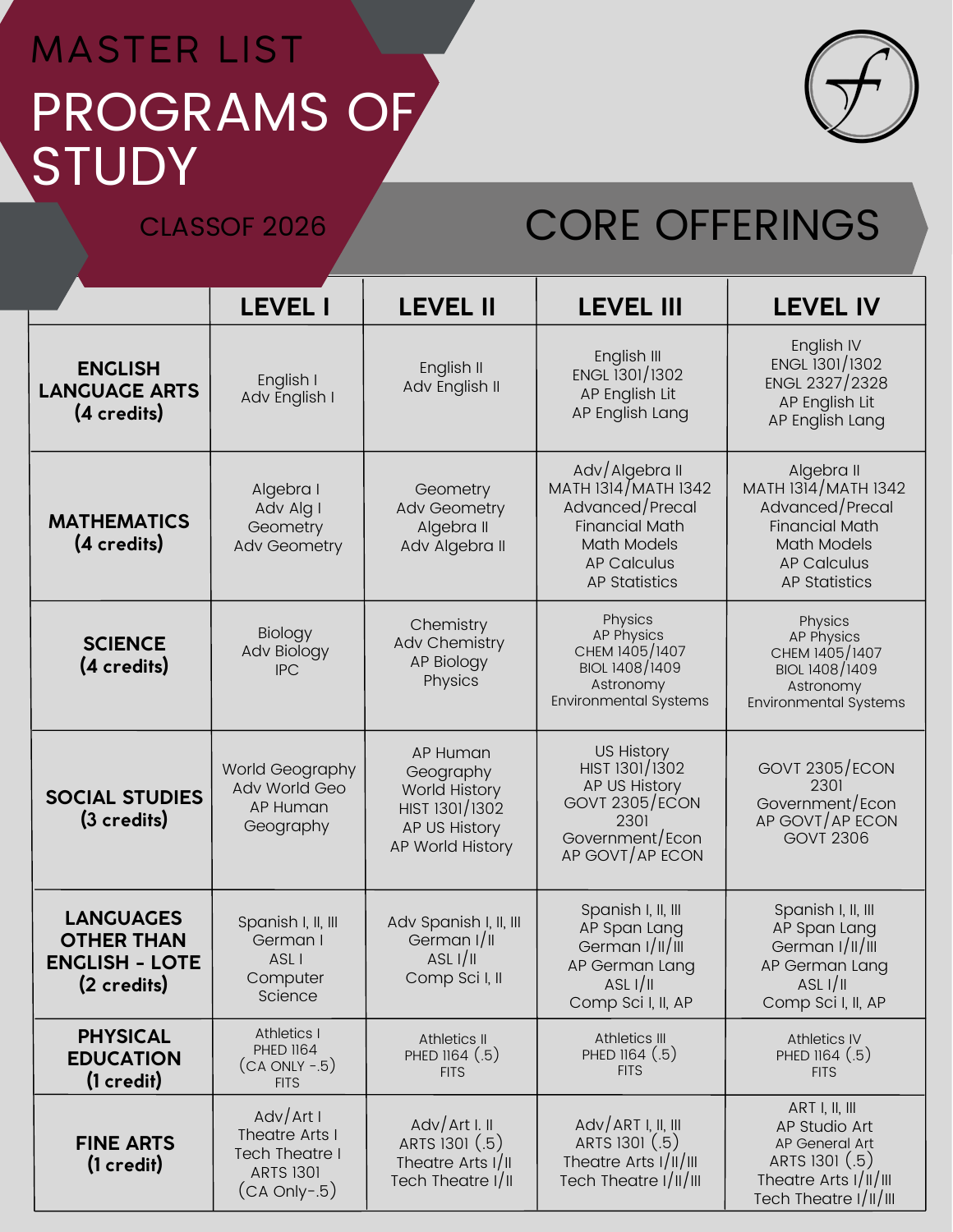| <b>CLASS OF</b> |  |
|-----------------|--|
| າດາຂ            |  |

## PROGRAMS OF STUDY COURSE OUTLINE

| 2026                                              |                                                                                                                          |                                                                            |                                                                        | TINOOINAIVIO OI OTODI OOONOL OOTEINE                                                                                         |                                                                        |
|---------------------------------------------------|--------------------------------------------------------------------------------------------------------------------------|----------------------------------------------------------------------------|------------------------------------------------------------------------|------------------------------------------------------------------------------------------------------------------------------|------------------------------------------------------------------------|
|                                                   |                                                                                                                          | <b>LEVEL I</b>                                                             | <b>LEVEL II</b>                                                        | <b>LEVEL III</b>                                                                                                             | <b>LEVEL IV</b>                                                        |
| <b>STEM</b><br>SCHOOL OF                          | <b>CYBERSECURITY</b><br>(7 credits)                                                                                      | Computer Science I<br>(1.0)                                                | Computer Science II<br>(1.0)                                           | AP Computer Science<br>(1.0)<br>Practicum of<br>Information Technology<br>- Intern $(2.0)$                                   | Practicum of<br><b>Information</b><br>Technology -<br>Extended $(3.0)$ |
|                                                   | <b>ENGINEERING</b><br>(7 credits)                                                                                        | Aerospace<br>Engineering (1.0)                                             | <b>Engineering Design and</b><br>Presentation $(1.0)$<br>Prereq: Alg I | <b>Engineering Design and</b><br>Presentation II (2.0)<br>Prereq: EDP I                                                      | Practicum of STEM -<br>Extended $(2.0)$                                |
| HUMAN SERVICES<br>$\overline{6}$<br><b>SCHOOL</b> | <b>COSMETOLOGY</b><br>(7 credits)<br>*Program of Study will require application<br>after Level I course                  | Entrepreneurship I<br>(1.0)                                                | Nail Care Enhancements<br>and Spa Services (2.0)                       | Cosmetology I/Lab (3.0.)                                                                                                     | Cosmetology II/Lab<br>(3.0)                                            |
|                                                   | <b>CULINARY ARTS</b><br>(7 credits)                                                                                      | Introduction to<br>Culinary Arts (1.0)                                     | Culinary Arts (2.0)                                                    | <b>Advanced Culinary Arts</b><br>(2.0)<br><b>Prereq: Culinary Arts</b>                                                       | Practicum of Culinary<br>Arts - Extended $(3.0)^{7}$                   |
|                                                   | <b>EDUCATION &amp;</b><br><b>TRAINING</b><br>(7 credits)                                                                 | Human Growth and<br>Development (1.0)                                      | <b>Instructional Practices</b><br>(2.0)                                | Practicum in Education<br>and Training $(2.0)$<br><b>Prereq: Instructional</b><br><b>Practices</b>                           | <b>Practicum in Education</b><br>and Training - Extended<br>(3.0)      |
|                                                   | <b>EMERGENCY</b><br><b>SERVICES</b><br>(7 credits)<br>.Program of Study will require application<br>after Level I course | <b>Federal Law</b><br>Enforcement &<br><b>Protective Services</b><br>(1.0) | Firefighter I<br>(2.0)                                                 | Emergency<br>Medical<br>Technician -<br>Basic (2.0)                                                                          | Practicum in LPSCS -<br>Extended (3.0)                                 |
|                                                   | <b>LAW ENFORCEMENT</b><br>(7 credits)                                                                                    | <b>Federal Law</b><br>Enforcement &<br><b>Protective Services</b><br>(1.0) | Law Enforcement $I(1.0)$                                               | Law Enforcement II (1.0)<br>AND<br>Forensic Science (1.0)<br><b>Prereq: Law Enforcement</b>                                  | Practicum in LPSCS -<br>Extended (3.0)                                 |
| OF VISUAL ARTS<br><b>SCHOOL</b>                   | <b>DESIGN &amp;</b><br><b>MULTIMEDIA ARTS</b><br>(7 credits)                                                             | Principles of A/V, Arts,<br>and Communications<br>(1.0)                    | Graphic Design I/Lab<br>(2.0)                                          | Graphic Design II/Lab<br>(2.0)<br><b>OR</b><br><b>Commercial Photography</b><br>1/Lab                                        | Career Prep - Extended<br>(3.0)                                        |
|                                                   | <b>DIGITAL</b><br><b>COMMUNICATIONS</b><br>(7 credits)                                                                   | Principles of A/V, Arts,<br>and Communications<br>(1.0)                    | A/V Production I/Lab<br>(2.0)                                          | $A/V$ Production II/Lab<br>(2.0)                                                                                             | Practicum in $A/V -$<br>Extended $(3.0)$                               |
|                                                   | <b>FASHION DESIGN</b><br>(7 credits)                                                                                     | Entrepreneurship (1.0)                                                     | Fashion Design I/Lab<br>(2.0)                                          | Fashion Design II/Lab<br>(2.0)<br>Prereq: Fashion Design I                                                                   | Career Prep - Extended<br>(3.0)                                        |
|                                                   | <b>HORTICULTURE &amp;</b><br><b>FLORAL DESIGN</b><br>(7 credits)                                                         | Entrepreneurship (1.0)                                                     | Floral Design I (1.0)                                                  | <b>Advanced Floral Design</b><br>(1.0)<br><b>AND</b><br>Project Based Research:<br>Floral $(1.0)$<br>Prereq: Floral Design I | Career Prep - Extended<br>(3.0)                                        |